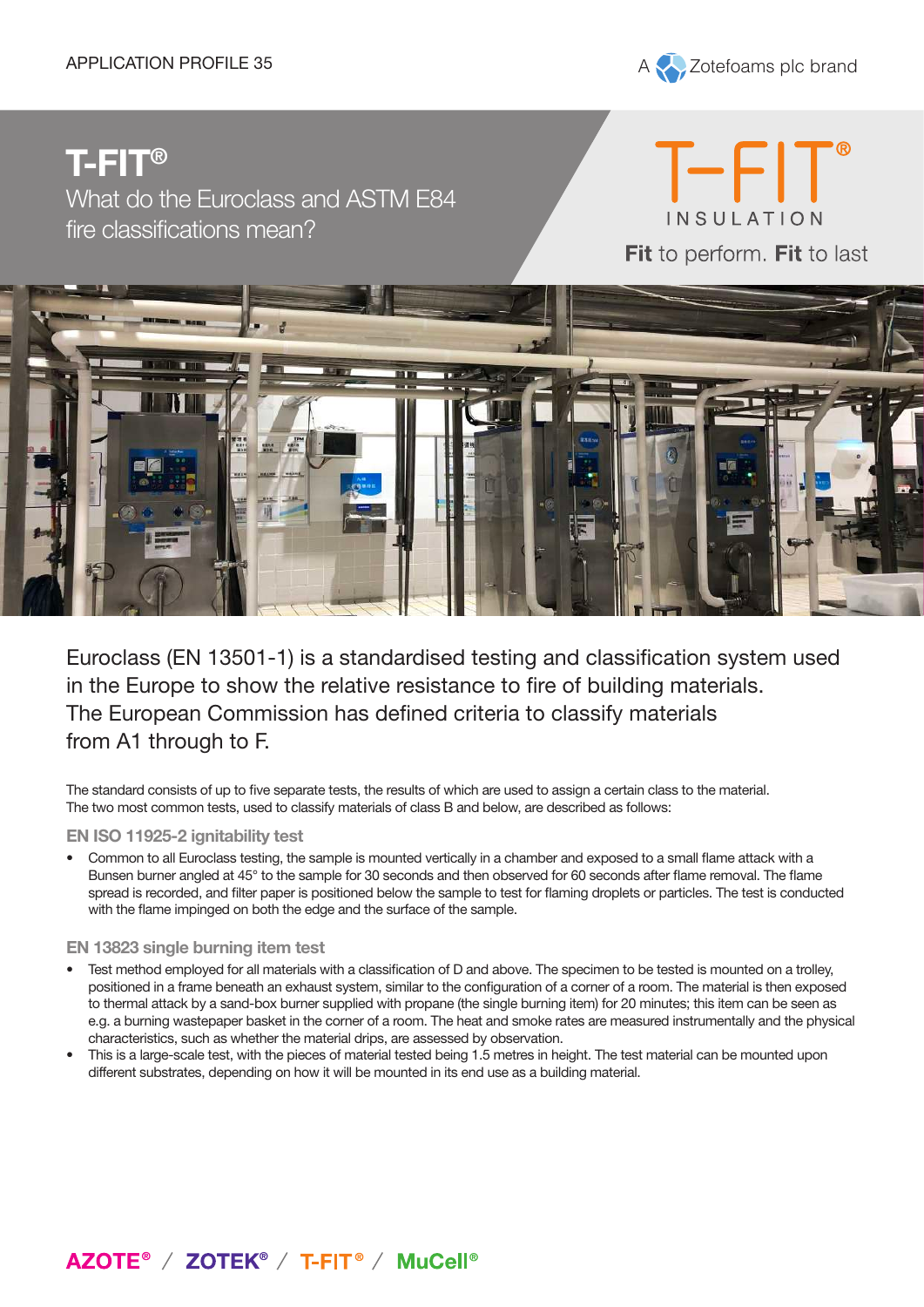What do the Euroclass and ASTM E84 fire classifications mean? *continued*

The class that shows highest resistance to fire is class A1, showing that the material is completely non-combustible, such as concrete and bricks, however the highest rating that plastics can achieve is class B.

For materials rated between B and D, a second classification is given related to the smoke emission during combustion. The smoke rating that shows the lowest smoke production is 's1'. Materials that achieve categories B to E are also given a rating for the level of flaming droplets and particles produced during combustion. The best rating for flaming droplets is 'd0', which indicates that no droplets were produced during the test. Products with an A rating are not given grades for smoke emission or flaming droplets, since they do not contribute to fire.

| Classification | Definition                        |
|----------------|-----------------------------------|
| A <sub>1</sub> | No contribution to fire           |
| A <sup>2</sup> | Very limited contribution to fire |
| B              | Limited contribution to fire      |
| C.             | Minor contribution to fire        |
|                | Medium contribution to fire       |
| F              | High contribution to fire         |
|                | <b>Extremely flammable</b>        |

| Category                                       | <b>Classification level</b> | Definition                                               |
|------------------------------------------------|-----------------------------|----------------------------------------------------------|
| Smoke emission                                 | s1                          | Amount of smoke and speed of smoke production is low     |
|                                                | s2                          | Amount of smoke and speed of smoke production is average |
|                                                | s3                          | Amount of smoke and speed of smoke production is high    |
| Production of flaming<br>droplets or particles | d0                          | No dripping                                              |
|                                                | d1                          | Low amounts of dripping                                  |
|                                                | d2                          | High amounts of dripping                                 |

The best Euroclass rating that a polymer foam will be able to achieve is B-s1,d0. This excellent flammability rating is achieved by Zotek® F foams, used to make T-FIT® Clean and T-FIT® Hygiene. The material achieves this rating without the inclusion of any flame-retardant additives, since the PVDF polymer used to make it has naturally high resistance to fire.

#### **ASTM E84**

The ASTM E84 standard is a test of the relative surface burning behaviour of a material, conducted in what is known as Steiner Tunnel apparatus. This consists of a 25-ft vented tunnel, lined with firebrick, with the test material mounted to the top of the chamber in the 'ceiling' position. At one end of this chamber, the test material is subjected to a high-energy flame for ten minutes. The flame spread along the test material and the smoke density produced are measured and used to calculate the FSI (Flame spread index) and SDI (Smoke developed index) for the test material.

The FSI is determined to the nearest multiple of 5 and is calculated from the relationship between flame-spread distance along the specimen and time taken. An optical cell mounted at the exhaust of the apparatus is used to measure smoke density, and the performance of the test material is compared against that of fibre-cement board and select grade red oak surfaces (set at arbitrary values of 0 and 100 respectively) to give the SDI.

For applications where smoke production is of vital importance, such as in air ducts, then an FSI of 25 or below and an SDI of 50 or below are recommended, but for other general construction uses, the following classes apply.

| <b>Class</b> | Flame Spread Index (FSI) | Smoke Developed Index (SDI) |
|--------------|--------------------------|-----------------------------|
| Class A      | $0$ to 25                | 0 to 450                    |
| Class B      | 26 to 75                 | 0 to $450$                  |
| Class C      | 76 to 200                | 0 to $450$                  |

#### **UL723**

Underwriters Laboratories (UL) is a world leader in product safety testing and certification, setting standards for different product categories and testing products to make sure they meet the standards.

ZOTEK® F 42 HT LS foam, used to make T-FIT® Clean, has been tested by UL to the UL 723 standard (same surface burning test method as ASTM E84). According to UL testing and auditing of Zotefoams processes and raw materials, ZOTEK® F 42 HT LS foam achieved an excellent rating of 5 for FSI and 45 for SDI. Important to note this flammability rating is achieved without the use of flame-retardant additives.

## AZOTE<sup>®</sup> / ZOTEK<sup>®</sup> / T-FIT<sup>®</sup> / MuCell<sup>®</sup>